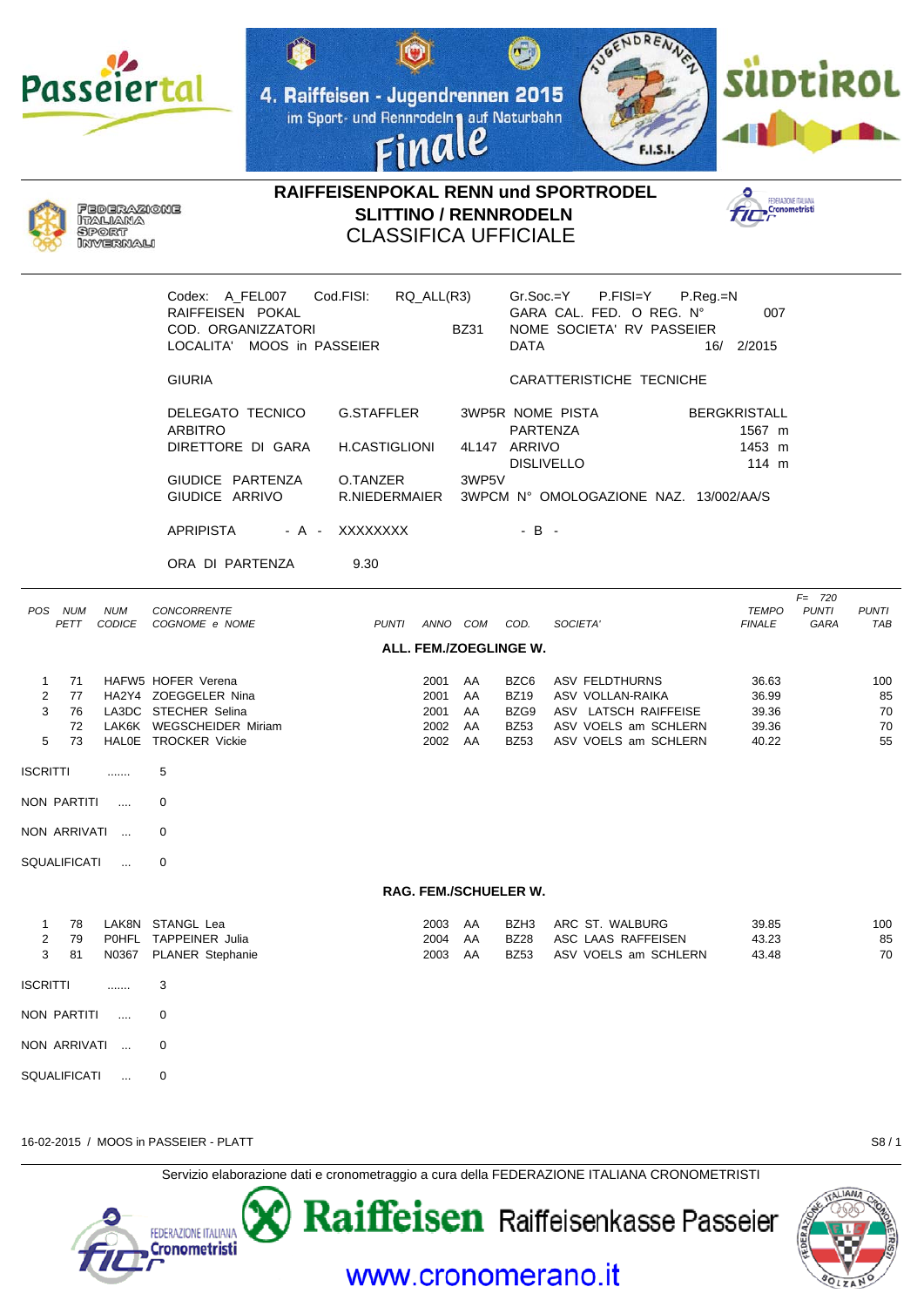|                                                                                                                                                                                       |                             |                                                                                                                                                                                                                                                                                                        |                                                                                              |                                                                      |                                                                                                                                                                    |                                                                                                                                                                                                                                                             |                                                                                                            | $F = 720$            |                                                                       |
|---------------------------------------------------------------------------------------------------------------------------------------------------------------------------------------|-----------------------------|--------------------------------------------------------------------------------------------------------------------------------------------------------------------------------------------------------------------------------------------------------------------------------------------------------|----------------------------------------------------------------------------------------------|----------------------------------------------------------------------|--------------------------------------------------------------------------------------------------------------------------------------------------------------------|-------------------------------------------------------------------------------------------------------------------------------------------------------------------------------------------------------------------------------------------------------------|------------------------------------------------------------------------------------------------------------|----------------------|-----------------------------------------------------------------------|
| POS NUM<br><b>PETT</b>                                                                                                                                                                | <b>NUM</b><br><b>CODICE</b> | CONCORRENTE<br>COGNOME e NOME                                                                                                                                                                                                                                                                          | PUNTI ANNO COM                                                                               |                                                                      | COD.                                                                                                                                                               | SOCIETA'                                                                                                                                                                                                                                                    | <b>TEMPO</b><br><b>FINALE</b>                                                                              | <b>PUNTI</b><br>GARA | PUNTI<br>TAB                                                          |
|                                                                                                                                                                                       |                             |                                                                                                                                                                                                                                                                                                        | <b>CUC. FEM./KINDER W.</b>                                                                   |                                                                      |                                                                                                                                                                    |                                                                                                                                                                                                                                                             |                                                                                                            |                      |                                                                       |
| 1<br>89<br>$\overline{c}$<br>84<br>3<br>83<br>$\overline{4}$<br>87<br>5<br>82<br>6<br>85<br>$\overline{7}$<br>88<br>8<br>86                                                           | R001A                       | P0HF8 CASTIGLIONI Jenny<br>RONON HOFER Katharina<br>R001C TAPPEINER Jasmin<br>R0K34 LOCHMANN Eva<br>R001F LECHNER Ruth<br>R0D12 MUELLER Ivonne<br>NODRC TROCKER Julia<br><b>TINZL Elisabeth</b>                                                                                                        | 2005<br>2005<br>2006<br>2006<br>2006<br>2006<br>2005<br>2006                                 | AA<br>AA<br>AA<br>AA<br>AA<br>AA<br>AA<br>AA                         | BZG9<br><b>BZ31</b><br><b>BZ28</b><br><b>BZ19</b><br><b>BZ28</b><br>BZH3<br><b>BZ53</b><br><b>BZ28</b>                                                             | ASV LATSCH RAIFFEISE<br><b>RV PASSEIER</b><br>ASC LAAS RAFFEISEN<br>ASV VOLLAN-RAIKA<br>ASC LAAS RAFFEISEN<br>ARC ST. WALBURG<br>ASV VOELS am SCHLERN<br>ASC LAAS RAFFEISEN                                                                                 | 44.28<br>45.09<br>45.47<br>45.71<br>47.64<br>48.64<br>48.70<br>49.68                                       |                      | 100<br>85<br>70<br>60<br>55<br>50<br>46<br>42                         |
| <b>ISCRITTI</b>                                                                                                                                                                       | .                           | 8                                                                                                                                                                                                                                                                                                      |                                                                                              |                                                                      |                                                                                                                                                                    |                                                                                                                                                                                                                                                             |                                                                                                            |                      |                                                                       |
| NON PARTITI                                                                                                                                                                           | $\cdots$                    | 0                                                                                                                                                                                                                                                                                                      |                                                                                              |                                                                      |                                                                                                                                                                    |                                                                                                                                                                                                                                                             |                                                                                                            |                      |                                                                       |
| NON ARRIVATI                                                                                                                                                                          | $\sim$                      | 0                                                                                                                                                                                                                                                                                                      |                                                                                              |                                                                      |                                                                                                                                                                    |                                                                                                                                                                                                                                                             |                                                                                                            |                      |                                                                       |
|                                                                                                                                                                                       |                             |                                                                                                                                                                                                                                                                                                        |                                                                                              |                                                                      |                                                                                                                                                                    |                                                                                                                                                                                                                                                             |                                                                                                            |                      |                                                                       |
| <b>SQUALIFICATI</b>                                                                                                                                                                   | $\ddotsc$                   | 0                                                                                                                                                                                                                                                                                                      |                                                                                              |                                                                      |                                                                                                                                                                    |                                                                                                                                                                                                                                                             |                                                                                                            |                      |                                                                       |
|                                                                                                                                                                                       |                             |                                                                                                                                                                                                                                                                                                        |                                                                                              | <b>BABY - FEM./WEIBL.</b>                                            |                                                                                                                                                                    |                                                                                                                                                                                                                                                             |                                                                                                            |                      |                                                                       |
| $\mathbf{1}$<br>90                                                                                                                                                                    | R08YJ                       | KOFLER Katharina<br>Sofie                                                                                                                                                                                                                                                                              | 2007                                                                                         | AA                                                                   | <b>BZ19</b>                                                                                                                                                        | ASV VOLLAN-RAIKA                                                                                                                                                                                                                                            | 49.09                                                                                                      |                      | 100                                                                   |
| <b>ISCRITTI</b>                                                                                                                                                                       | .                           | $\mathbf 1$                                                                                                                                                                                                                                                                                            |                                                                                              |                                                                      |                                                                                                                                                                    |                                                                                                                                                                                                                                                             |                                                                                                            |                      |                                                                       |
| NON PARTITI                                                                                                                                                                           | $\cdots$                    | 0                                                                                                                                                                                                                                                                                                      |                                                                                              |                                                                      |                                                                                                                                                                    |                                                                                                                                                                                                                                                             |                                                                                                            |                      |                                                                       |
| NON ARRIVATI                                                                                                                                                                          | $\ddotsc$                   | 0                                                                                                                                                                                                                                                                                                      |                                                                                              |                                                                      |                                                                                                                                                                    |                                                                                                                                                                                                                                                             |                                                                                                            |                      |                                                                       |
| SQUALIFICATI                                                                                                                                                                          | $\cdots$                    | 0                                                                                                                                                                                                                                                                                                      |                                                                                              |                                                                      |                                                                                                                                                                    |                                                                                                                                                                                                                                                             |                                                                                                            |                      |                                                                       |
|                                                                                                                                                                                       |                             |                                                                                                                                                                                                                                                                                                        | <b>BABY - MAS./MAENN.</b>                                                                    |                                                                      |                                                                                                                                                                    |                                                                                                                                                                                                                                                             |                                                                                                            |                      |                                                                       |
| 93                                                                                                                                                                                    |                             | ROETP STUERZ Paul                                                                                                                                                                                                                                                                                      | 2007                                                                                         | AA                                                                   | BZG9                                                                                                                                                               | ASV LATSCH RAIFFEISE                                                                                                                                                                                                                                        | 58.37                                                                                                      |                      |                                                                       |
| $\mathbf{1}$<br>$\overline{2}$<br>94<br>3<br>92<br>4<br>91                                                                                                                            | T000R<br>T0329              | T06WC TINZL Michael<br>Noah<br><b>KRANAUER Aaron</b><br>SANTER Johannes                                                                                                                                                                                                                                | 2008<br>2007<br>2008                                                                         | AA<br>AA<br>AA                                                       | <b>BZ28</b><br><b>BZ19</b><br><b>BZ19</b>                                                                                                                          | ASC LAAS RAFFEISEN<br>ASV VOLLAN-RAIKA<br>ASV VOLLAN-RAIKA                                                                                                                                                                                                  | 1'06.11<br>1'28.26<br>2'15.04                                                                              |                      | 100<br>85<br>70<br>60                                                 |
| <b>ISCRITTI</b>                                                                                                                                                                       |                             | 4                                                                                                                                                                                                                                                                                                      |                                                                                              |                                                                      |                                                                                                                                                                    |                                                                                                                                                                                                                                                             |                                                                                                            |                      |                                                                       |
| NON PARTITI                                                                                                                                                                           | $\cdots$                    | 0                                                                                                                                                                                                                                                                                                      |                                                                                              |                                                                      |                                                                                                                                                                    |                                                                                                                                                                                                                                                             |                                                                                                            |                      |                                                                       |
| NON ARRIVATI                                                                                                                                                                          |                             |                                                                                                                                                                                                                                                                                                        |                                                                                              |                                                                      |                                                                                                                                                                    |                                                                                                                                                                                                                                                             |                                                                                                            |                      |                                                                       |
| <b>SQUALIFICATI</b>                                                                                                                                                                   | $\ddotsc$                   | 0                                                                                                                                                                                                                                                                                                      |                                                                                              |                                                                      |                                                                                                                                                                    |                                                                                                                                                                                                                                                             |                                                                                                            |                      |                                                                       |
|                                                                                                                                                                                       |                             |                                                                                                                                                                                                                                                                                                        | <b>CUC. MAS./KINDER M.</b>                                                                   |                                                                      |                                                                                                                                                                    |                                                                                                                                                                                                                                                             |                                                                                                            |                      |                                                                       |
| 101<br>$\mathbf{1}$<br>$\overline{2}$<br>98<br>99<br>3<br>4<br>103<br>5<br>106<br>6<br>95<br>102<br>7<br>105<br>8<br>9<br>100<br>10<br>96<br>11<br>97<br>12<br>104<br><b>ISCRITTI</b> | T0344<br>.                  | N081E GRUBER GENETTI Anton<br>POHFW OBERHOFER Alex<br>N0139 DE MARTIN Alexander<br>POHTK GRUBER Johannes<br>T04Y3 PIXNER Tobias<br>R0MJ7 LADURNER Julian<br>POLMK KRITZINGER Peter<br>T04Y2 KOFLER David<br>P0K7T NOGGLER Aron<br>RONOM HOFER Andreas<br>POJYK MULSER Luis<br><b>KOFLER Noah</b><br>12 | 2005<br>2005<br>2005<br>2006<br>2006<br>2005<br>2005<br>2006<br>2006<br>2006<br>2006<br>2005 | AA<br>AA<br>AA<br>AA<br>AA<br>AA<br>AA<br>AA<br>AA<br>AA<br>AA<br>AA | <b>BZ19</b><br><b>BZ28</b><br><b>BZ28</b><br><b>BZ83</b><br><b>BZ31</b><br>BZG9<br>BZF0<br><b>BZ31</b><br><b>BZ53</b><br><b>BZ31</b><br><b>BZ53</b><br><b>BZ19</b> | ASV VOLLAN-RAIKA<br>ASC LAAS RAFFEISEN<br>ASC LAAS RAFFEISEN<br>ASV ARUNDA SCHLEIS<br>RV PASSEIER<br>ASV LATSCH RAIFFEISE<br>ASV LATZFONS VERDINGS<br><b>RV PASSEIER</b><br>ASV VOELS am SCHLERN<br>RV PASSEIER<br>ASV VOELS am SCHLERN<br>ASV VOLLAN-RAIKA | 38.46<br>40.46<br>40.95<br>41.59<br>43.10<br>45.58<br>46.54<br>47.05<br>47.33<br>48.73<br>49.26<br>1'15.44 |                      | 100<br>85<br>70<br>60<br>55<br>50<br>46<br>42<br>39<br>36<br>34<br>32 |
| NON PARTITI                                                                                                                                                                           | $\sim$                      | 0                                                                                                                                                                                                                                                                                                      |                                                                                              |                                                                      |                                                                                                                                                                    |                                                                                                                                                                                                                                                             |                                                                                                            |                      |                                                                       |
| NON ARRIVATI                                                                                                                                                                          | $\ddotsc$                   | 0                                                                                                                                                                                                                                                                                                      |                                                                                              |                                                                      |                                                                                                                                                                    |                                                                                                                                                                                                                                                             |                                                                                                            |                      |                                                                       |
| SQUALIFICATI                                                                                                                                                                          | $\cdots$                    | 0                                                                                                                                                                                                                                                                                                      |                                                                                              |                                                                      |                                                                                                                                                                    |                                                                                                                                                                                                                                                             |                                                                                                            |                      |                                                                       |
|                                                                                                                                                                                       |                             |                                                                                                                                                                                                                                                                                                        | RAG.MAS./SCHUELER M.                                                                         |                                                                      |                                                                                                                                                                    |                                                                                                                                                                                                                                                             |                                                                                                            |                      |                                                                       |
| 109<br>1<br>2<br>107<br>115<br>3                                                                                                                                                      |                             | LA0TY STAFFLER Patrick<br>N068R LOCHMANN Tobias<br>FAM6K GRUNSER Maximilian<br>16-02-2015 / MOOS in PASSEIER - PLATT                                                                                                                                                                                   | 2003<br>2003<br>2003                                                                         | AA<br>AA<br>AA                                                       | <b>BZ28</b><br><b>BZ19</b><br>BZC6                                                                                                                                 | ASC LAAS RAFFEISEN<br>ASV VOLLAN-RAIKA<br>ASV FELDTHURNS                                                                                                                                                                                                    | 37.87<br>38.94<br>39.04                                                                                    |                      | 100<br>85<br>70<br>S8/2                                               |